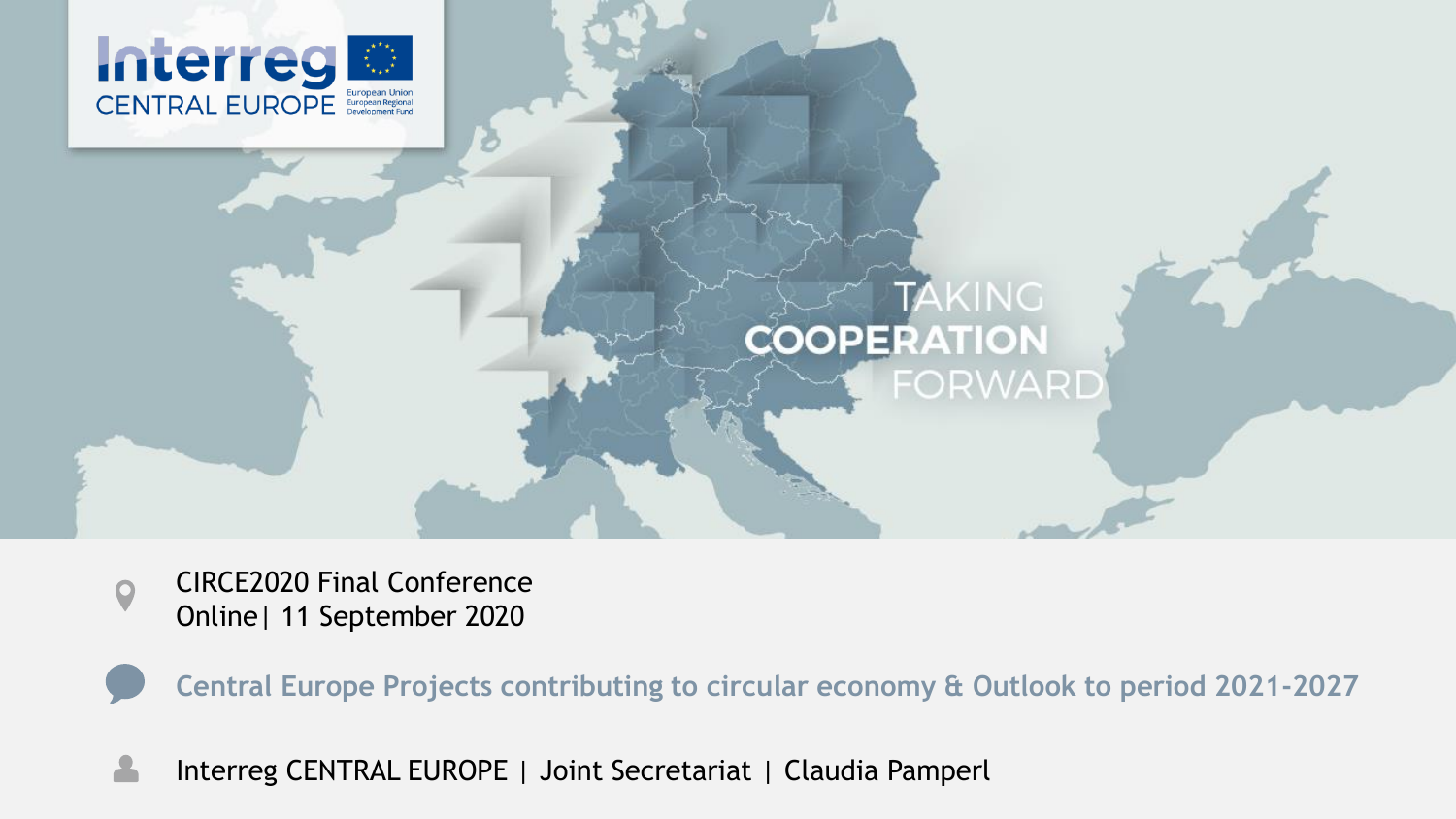#### **Interreg CENTRAL EUROPE Programme in figures**

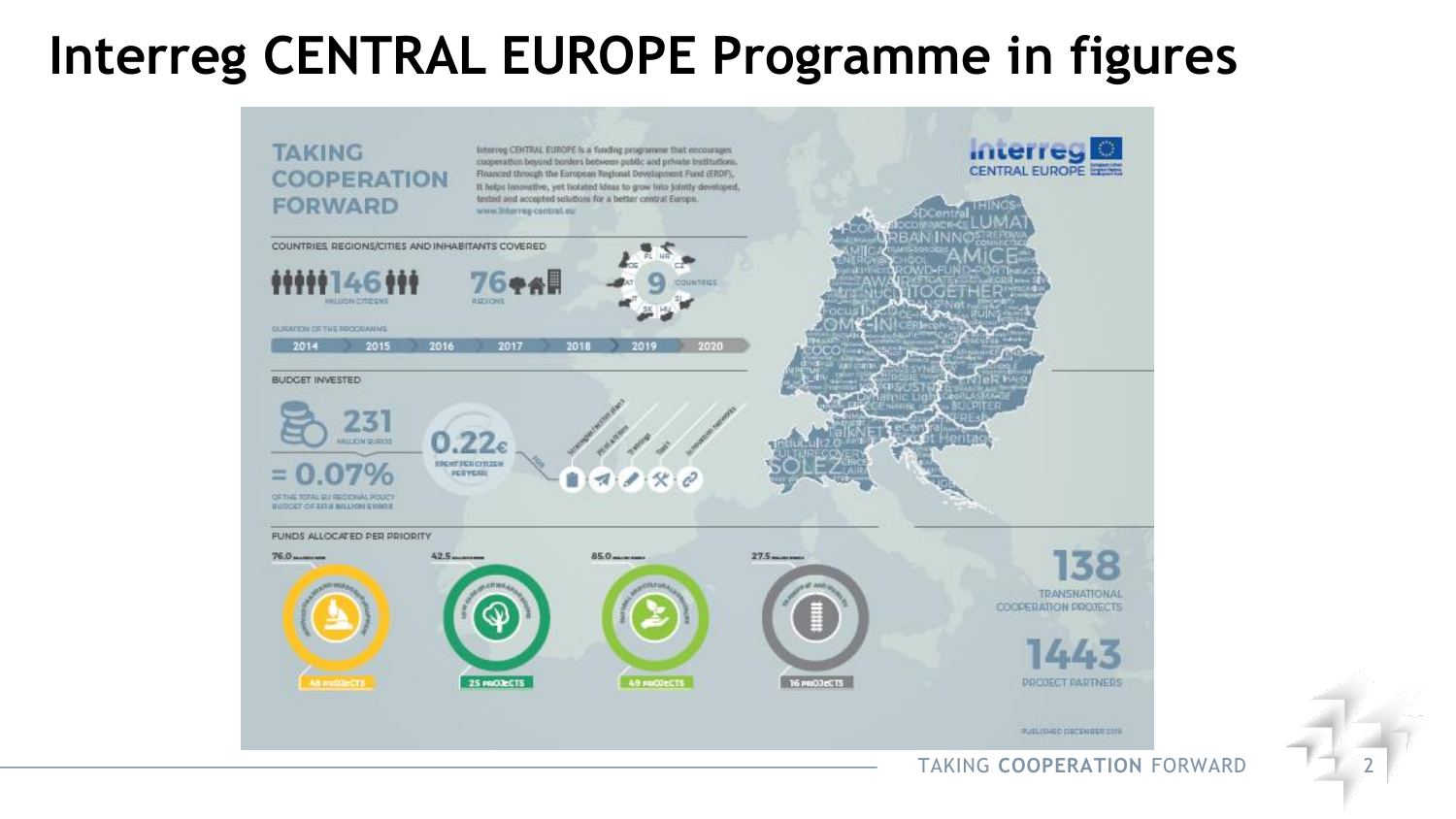**Examples of Central Europe projects contributing to waste management, reuse & circular economy**





#### **CIRCE - CIRcular Economy concept in the Central Europe**

- foster transition towards circular economy
- introduce innovative cross-value chain waste governance models
- reduce dependencies from primary natural resources

#### **CWC- City Water Circles**

- smarter water management via a circular economy approach
- urban rainwater harvesting and utilization
- greywater recovery measures

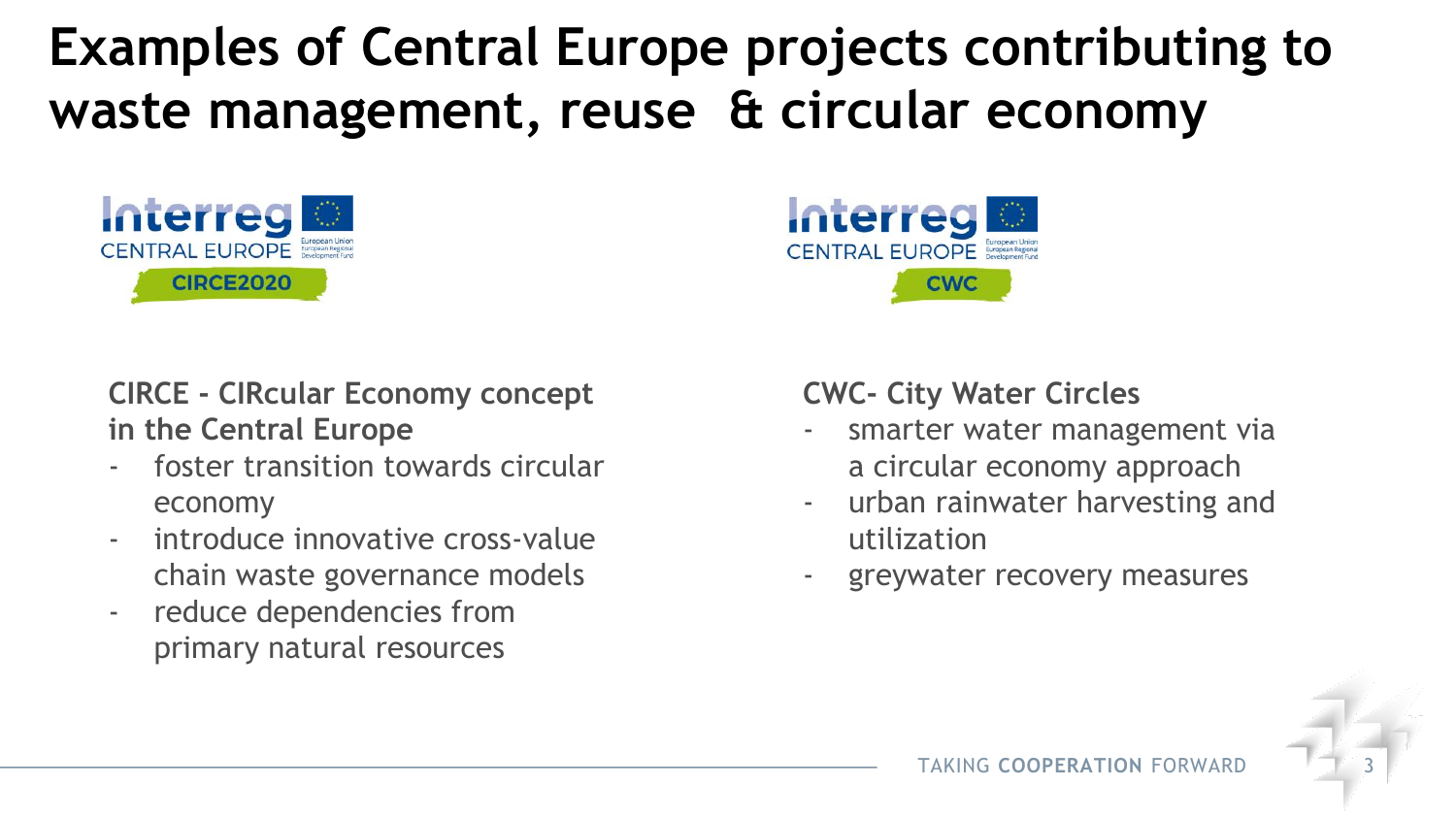### **Examples of Central Europe projects contributing to waste management, reuse & circular economy**



**STREFOWA- Strategies to Reduce Food Waste in Central Europe**

- tackle food waste along the entire supply chain
- reduction of food waste
- food waste management

**SURFACE SURFACE -** Smart Urban Re-Use Flagship Alliances

in Central Europe

**Interreg** 

**CENTDAI FIIDODE** European Regional

- integrate reuse & waste prevention options into environmental management
- foster harmonised and evidence-based decision making in the field of waste prevention and reuse
- establish multi-stakeholder based Smart Re-Use Parks

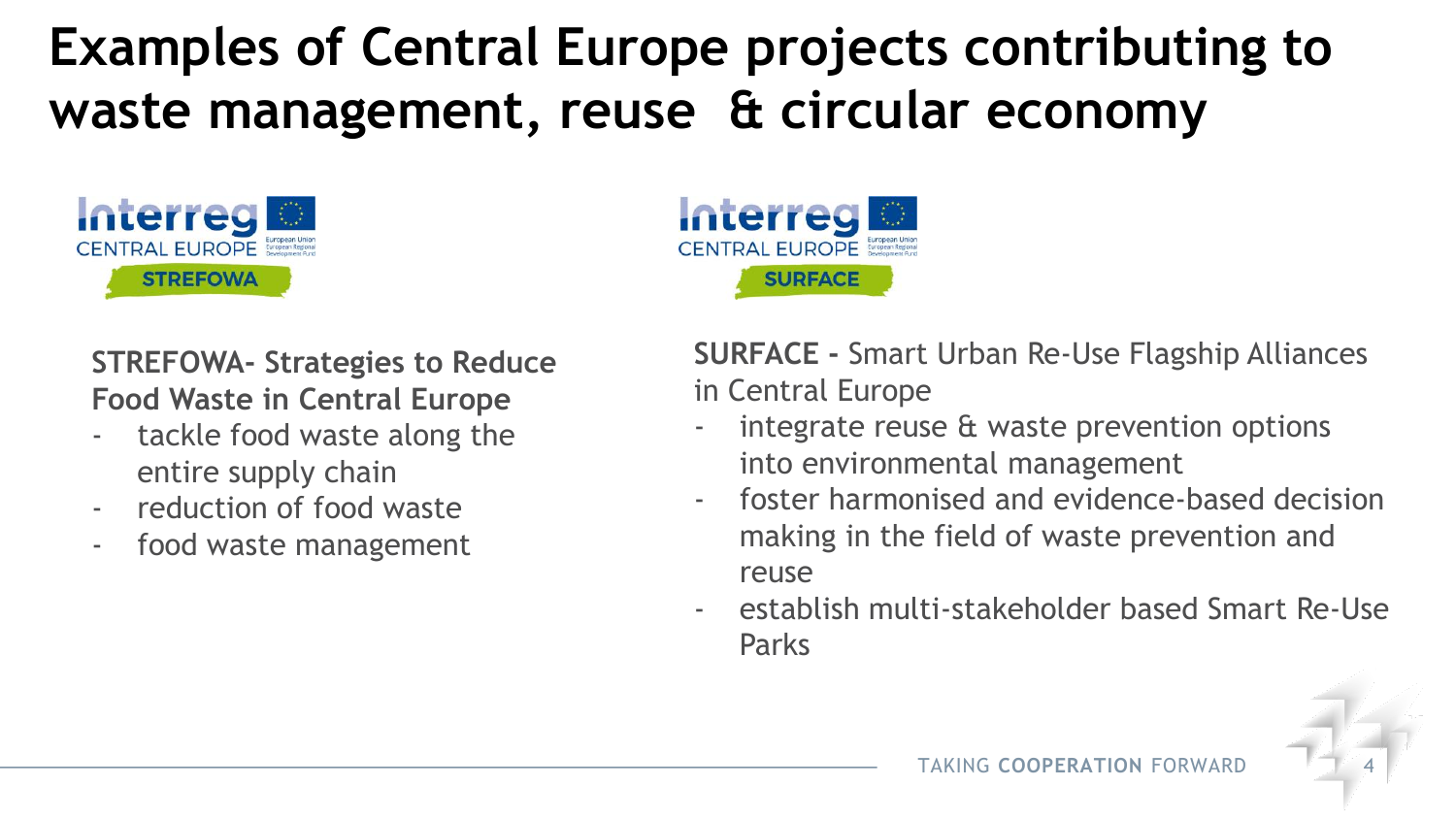#### **The new Interreg CE Programme: key data**

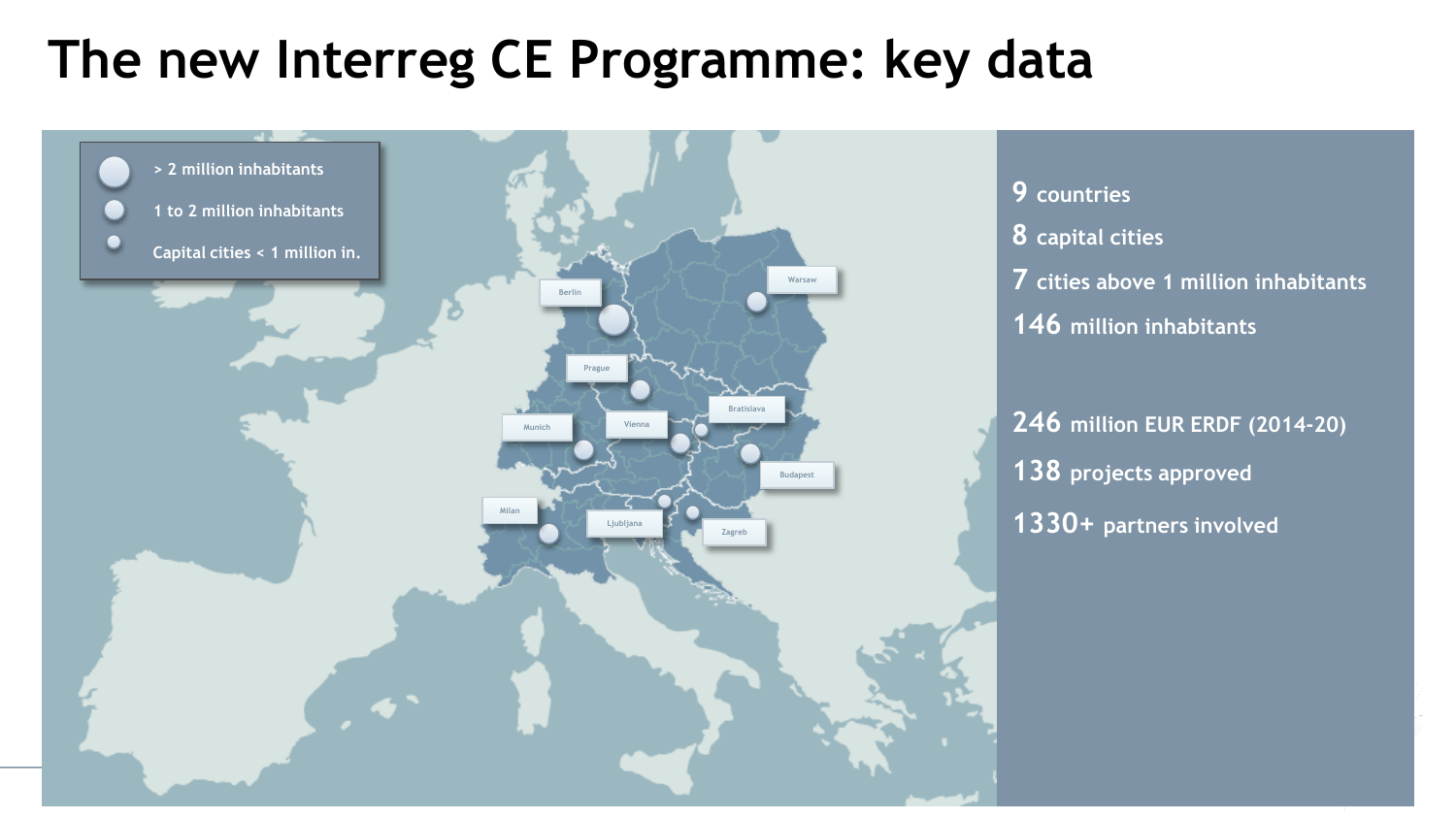#### **The new Interreg CE Programme: an inclusive approach**

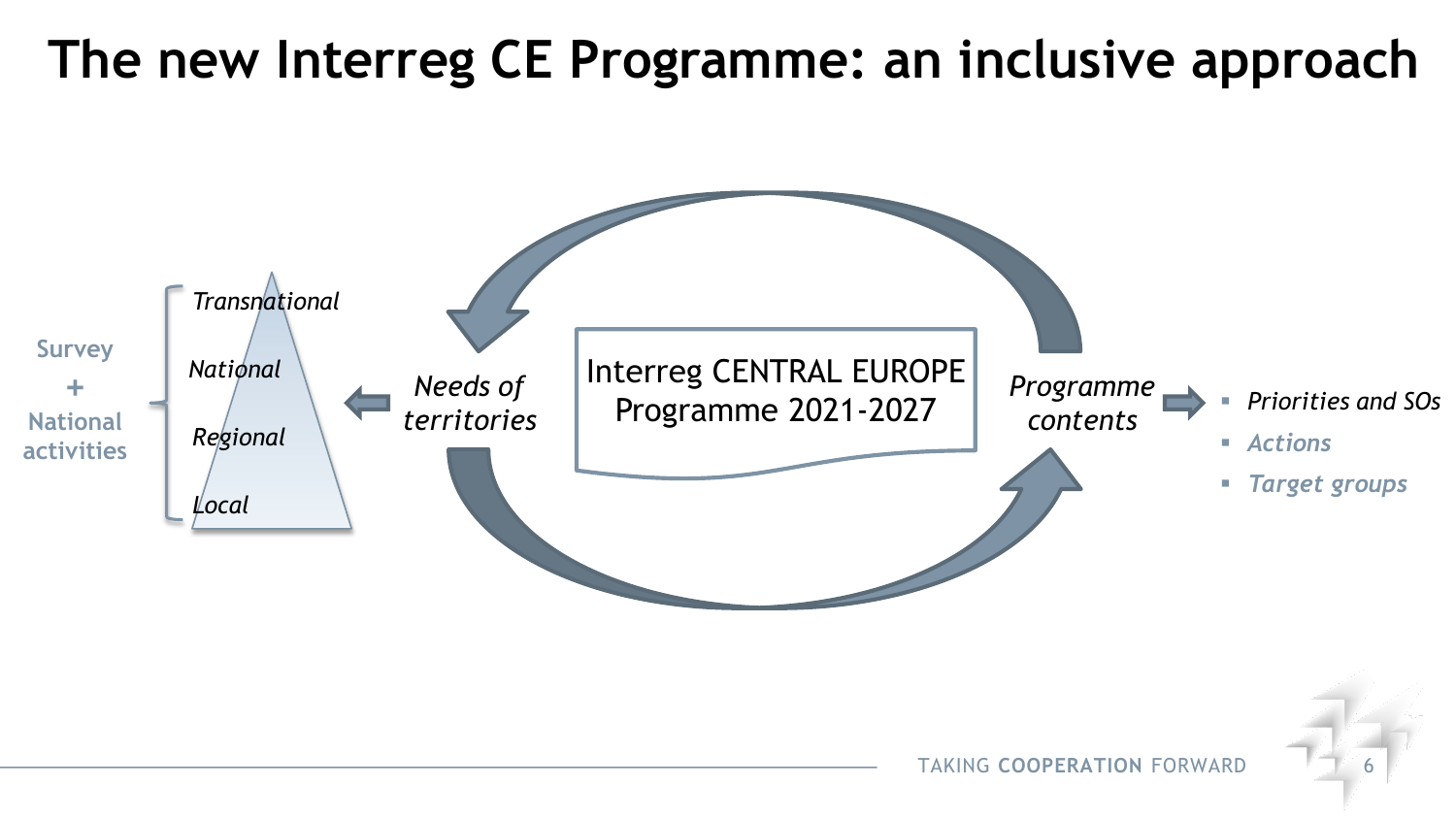### **Shaping Interreg CE 2021-27: Priority Axis (not final!)**

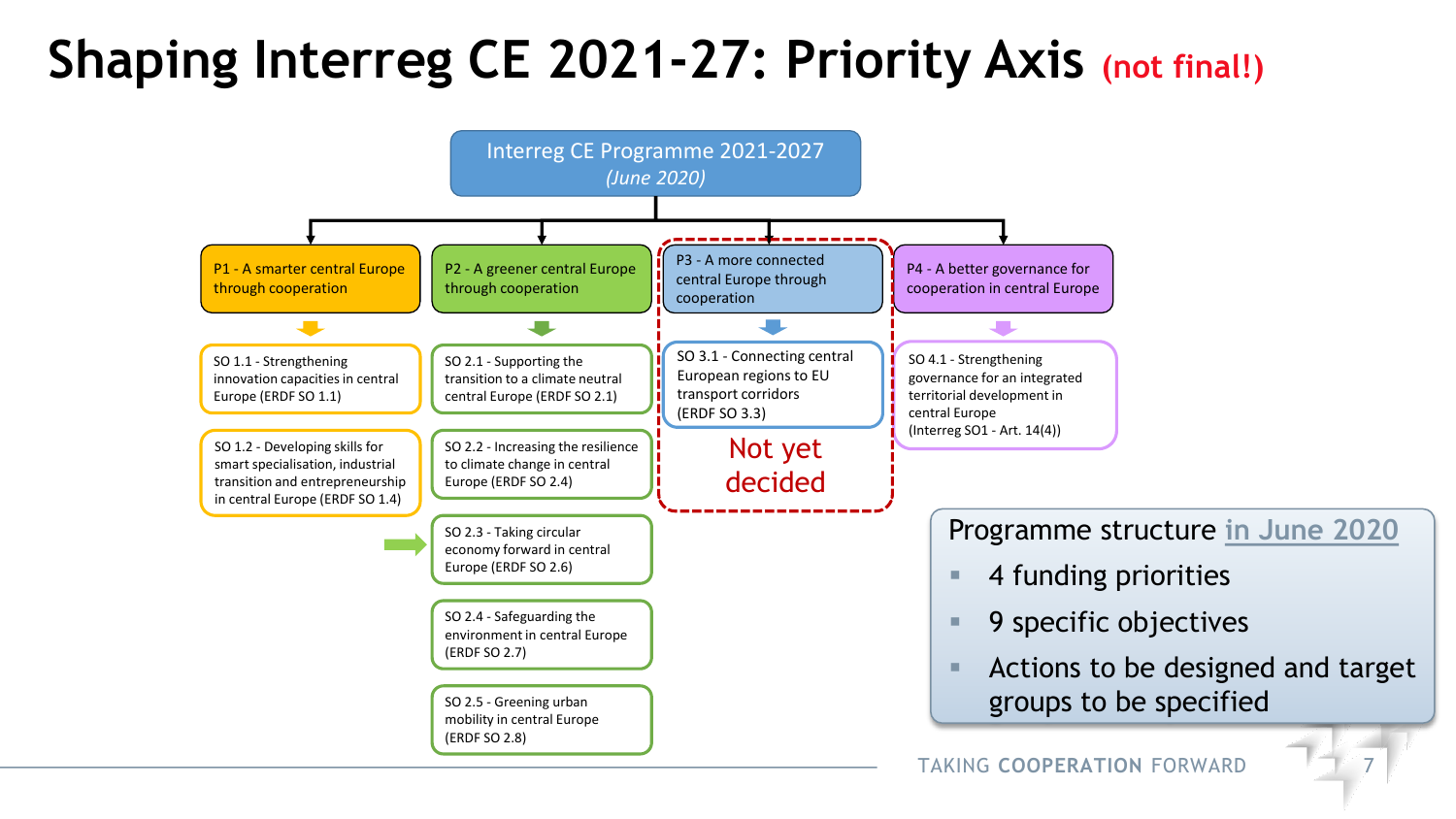#### **Shaping Interreg CE 2021-27: next steps**



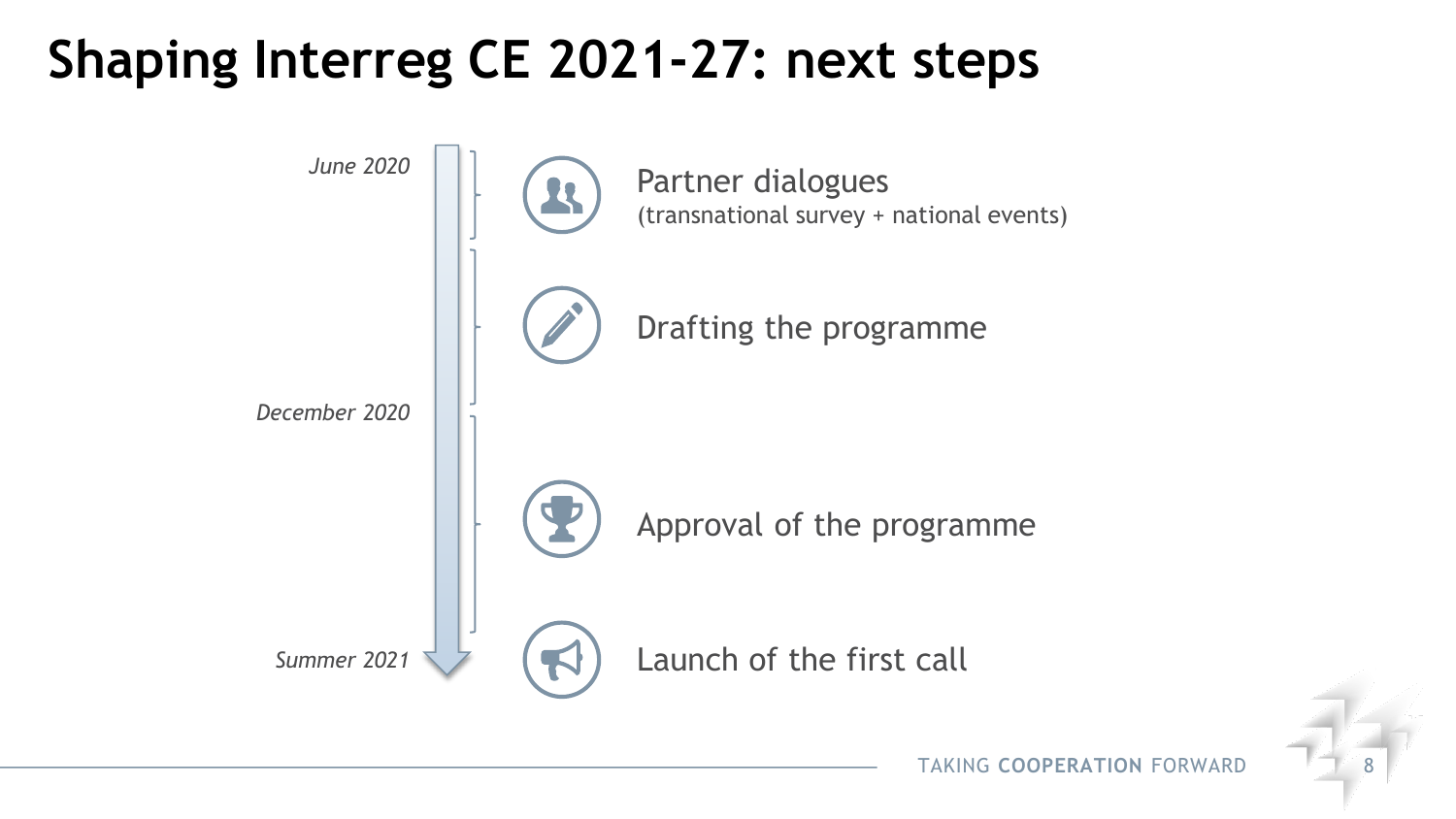## **Where to find information?**

#### **www.interreg-central.eu/CE21-27**

- General information, relevant documents and updates on the future Interreg CENTRAL EUROPE Programme 2021-2027
- Summary of the Draft Programme Strategy
- European Commission Orientation Paper for Interreg Central Europe 2021-27
- Analysis of the main territorial challenges, needs and transnational cooperation potentials in Central Europe